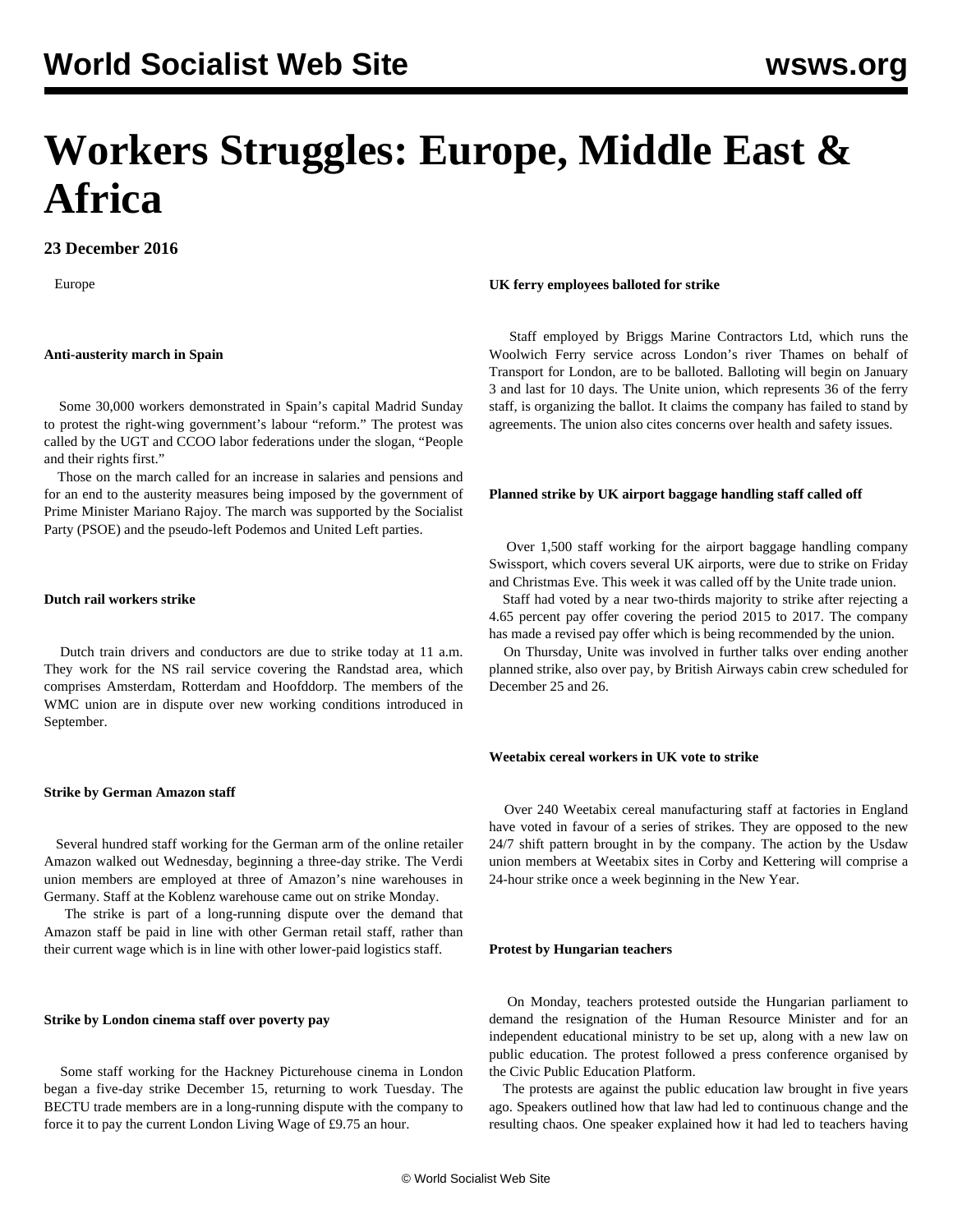to teach more lessons with larger class sizes and burdened them with more administrative duties.

#### **Icelandic fishermen strike enters second week**

 The strike by Icelandic fishermen, which began on December 14, has entered its second week. The action is a resumption of last month's strike over a collective bargaining agreement. Last week, members of the four unions representing fishermen, The Fishermen's Union Iceland, the Westfjords Union, the Seamen's Union of Iceland and Velstjorafelag Grindavikur, all rejected the collective bargaining agreement reached after last month's strike.

 The issues at stake include the pricing of catches and employers' proposals for lower manning levels on trawler decks which the fishermen fear would compromise safety.

 The strike is beginning to impact the fish processing plants, with four out of six plants in Vestmannaeyjar having to stop production and the other two likely to cease production this week.

#### **Irish nurses vote to strike over staff shortages**

 Irish nurses belonging to the Irish Nurses and Midwives Organisation (INMO) have voted by a 90 percent majority to strike over staff shortages. According to INMO, there are 3,500 fewer nurses today than in 2009, while demand for health services has increased.

 The proposed action comprises one-day stoppages, a work-to-rule, only working rostered hours and a refusal to be redeployed to other wards to cover staff shortages. It is reported that the action is unlikely to begin until the end of next January.

# **Strike threat by staff at Irish youth detention centre**

 Residential care workers and night supervising officers, together with middle managers at the Oberstown youth detention facility in County Dublin are threatening to strike on January 3. The Impact union members are threatening to take action over fears arising from repeated violent incidents at the facility. The staff accuse Oberstown management of refusing to make protective clothing available. Reviews of safety concerns at the facility are under way.

Middle East

#### **Israeli municipal workers stage general strike**

 On Wednesday, workers at all local, regional and municipal authorities, with the exception of Jerusalem, struck in opposition to austerity and cuts outlined by the government of Benjamin Netanyahu in its latest budget.

 Among services hit were waste disposal and sanitation and social services. High schools, kindergartens and cultural institutions were closed. The Jerusalam Post reported that although primary school teachers did not strike, their schools were "without secretarial, sanitation and caretaker staff."

 The strike began following a breakdown in talks with government representatives. Jerusalem was not affected, as its public services are funded from a different budget.

 On Sunday, the government approved total budget cuts of NIS 3.3 billion per year (\$0.87 billion). All told, the cuts will affect 190 of Israel's local authorities.

#### **Israeli tax authority employees' go-slow action**

 Israeli tax authority employees are taking part in a go-slow, which is leading to delays in real estate deals and the collection of taxes. They are seeking a pay increase in line with bank employees who have a similar career path and expertise to tax authority staff. The latter have been awarded a \$400 pay increase.

#### **Protest in Kuwait over pay arrears**

 Cleaning workers recently held a protest in Kuwait to highlight the fact that they have not received their wages for the last three months. Africa

#### **Kenyan doctors and nurses continue their strike**

 The strike by Kenyan doctors entered its third week on Wednesday. The Kenyan Medical Practitioners, Pharmacist and Dentist Union (KMPPDU) has been served a court ruling ordering the doctors to return to work.

 KMPPDU claims it has not been issued a stay of the strike by the court. The union stated it will not have further meetings with the federal government until it implements the Collective Bargaining Agreement (CBA) of 2013. This includes increased wages, promotions, and increased medical staff and funding for improved hospital conditions.

 Three hundred consultants who initially stayed at work have agreed to withdraw their services in support of the doctors until the CBA is implemented.

#### **Kenyan nurses' demands betrayed by union**

 Kenyan nurses on strike alongside doctors over the 2013 Collective Bargaining Agreement (CBA) are continuing their strike, in the face of the Kenyan National Union of Nurses (KNUN) signing an agreement calling for a return to work. A KNUN meeting on December 14 with the Nigerian Council of Governors broke up in disarray when a section of the nurse's union, led by the union secretary general, walked out.

 The union secretary general said the governors wanted a return to work before negotiations. A report in the December 19 Kenyan Star said an agreement had been made based on 47 county governments agreeing on union recognition. KNUN says the recognition agreement allows the union to strike a new collective bargaining agreement next year.

A new CBA will now be agreed and a monthly pay of between